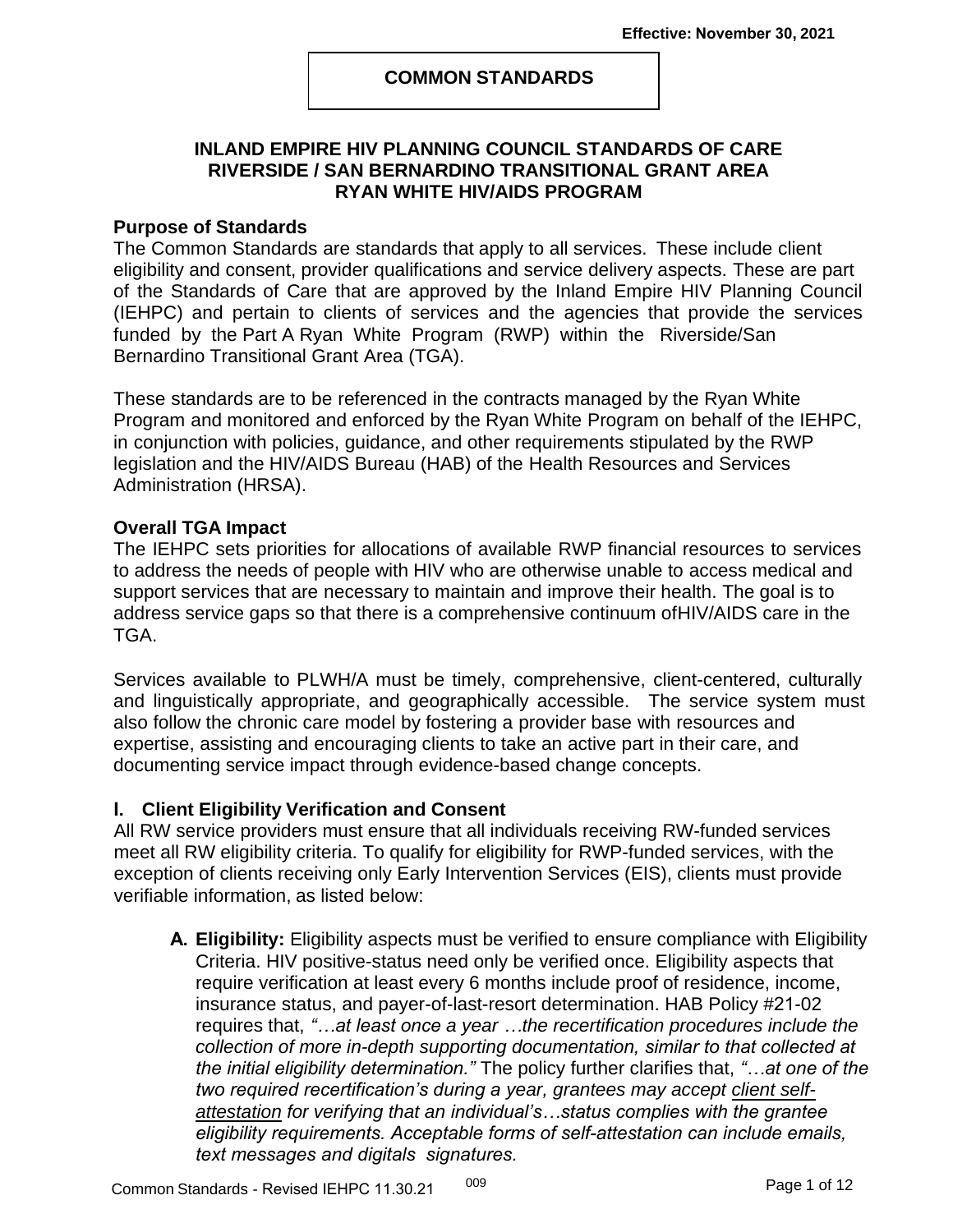*Appropriate documentation is required for changes in status and at least onceyear."*

*ARIES Note:* Some eligibility elements, such as HIV diagnosis, income eligibility, and residence eligibility, may be verified via the Eligibility screen in ARIES. If data in ARIES indicate that the individual's eligibility is up-to-date and that backup documentation is available at another Part-A funded agency, additional documentation does not need to be collected. Print out the Eligibility screen, circle the elements supporting current eligibility, and maintain in client's chart (paper or electronic). If ARIES data do not indicate up-to-date eligibility, the agency is required to collect the required documentation from the client before recording/invoicing the service delivery under the Part A contract.

- **1. HIV Status:** Eligible individuals are HIV positive and must provide proof of their status. Proof consists of either:
	- A positive laboratory result that includes the individual's name and clearly indicates HIV+ status **OR**
	- A letter signed by a Physician, Physician Assistant, or Nurse Practitioner indicating that the individual is HIV+.

Some services are available for affected family members and significant others**.** Services may be rendered to these individuals only when the service outcome directly and clearly impacts the health outcomes of the HIV positive client in a positive manner. Justification for service delivery to these individuals must be clearly documented.

- **2. Residence:** Eligible individuals have resided in the TGA (Riverside County or San Bernardino County) for a minimum of 30 consecutive days. Annual proof of at least 30 days of residency in the TGA includes a letter/form signed and dated by the client that indicates address/location of residence and length of residency and **ONE** of the following indicating the client's name and address:
	- Current utility bill
	- Current rental or lease agreement Official document of some kind [e.g. current voter registration card, recent school records, property tax receipt, unemployment document, Lawful Permanent Residency (green card), prison release records (if recently released)]
	- California driver's license/California identification card Letter of residency verification signed and dated by an individual other than the client (e.g. roommate, landlord, parent)
	- For clients with unstable housing only (e.g. homeless), a detailed statement of residency verification signed and dated by agency staff that includes, in as much detail as possible, a description of the client's general location within the TGA and a declaration that the agency has recently referred the client to housing assistance services.

If a client's residence has not changed since the previous recertification, client self-attestation that their residency continues to comply with eligibility requirements may be accepted as the mid-year recertification. If a client's residence has changed, appropriate supporting documentation is required. Agencies may require new clients to show proof of residency in the TGA for a longer period of time. This may not exceed 90 consecutive days.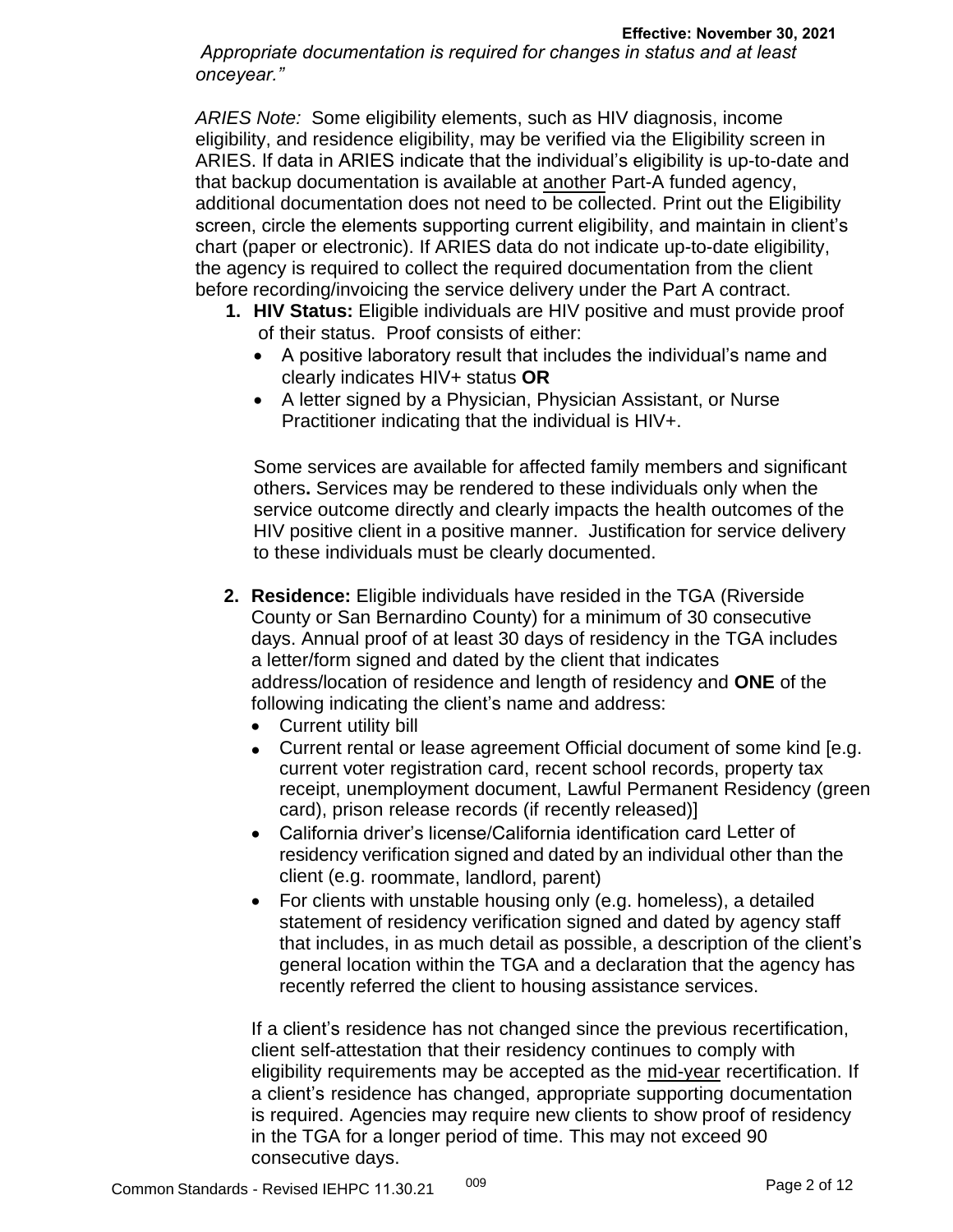- **3. Income:** To be deemed eligible, individuals must meet the financial eligibility requirements as delineated by the IEHPC (*Financial Eligibility Criteria*). Supporting documentation related to ALL income sources must be provided. Documentation may include:
	- Two pay stubs
	- 1040 Form or W-2 from previous year
	- Signed and dated letter from source of earned income, on company letterhead if applicable, stating client name, rate and frequency of pay, company phone number, Two bank statements showing "income" from applicable source(s)
	- SSA, SSI or SSDI letter
	- Letter/document from some other form of government assistance (e.g. military/veteran pension benefits, unemployment benefits, child support payments)
	- Interest on investments
	- Letter of support signed and dated by individual providing financial and other living support (food, clothing, and/or shelter) to the client **AND** a letter/form signed and dated by the client that indicates zero income.

If a client's income has not changed since the previous recertification, client self-attestation that their income continues to comply with eligibility requirements may be accepted as the mid-year recertification. If a client's income has changed, appropriate supporting documentation is required.

- **4. Insurance Status:** To verify current insurance status, clients must submit all available documentation. This may include:
	- Copy of insurance card (be certain to indicate the date the copy was collected from the client)
	- Dated screen-prints/printouts of client insurance status verification through an official insurance screening system (such as the Medi-Cal system)
	- Statement signed and dated by the client indicating "no insurance", and if employed, reason why insurance is not available by employer.

If a client's insurance status has not changed, client self-attestation that their access to/eligibility for insurance has not changed since the previous recertification may be accepted as the mid-year recertification. If a client's circumstances have changed, making them potentially able to access or eligible for a different insurance, appropriate supporting documentation is required.

- **5. Screening for Other Funding Source:** RWP funds are to be used as funds of last resort. Therefore, eligible individuals must demonstrate that they are not eligible for and/or do not have access to non-Ryan White sources of funding (e.g., insurance and local, state, or federal programs, etc.) for the service for which they are applying. Verification documentation will vary depending on the service. Please refer to the specific service standards for other-funding verification requirements. Proof of eligibility for Ryan White funded services may include:
	- A denial/cancellation letter from other available resources (e.g., Medi-Cal, LIHP, CalFresh, HOPWA )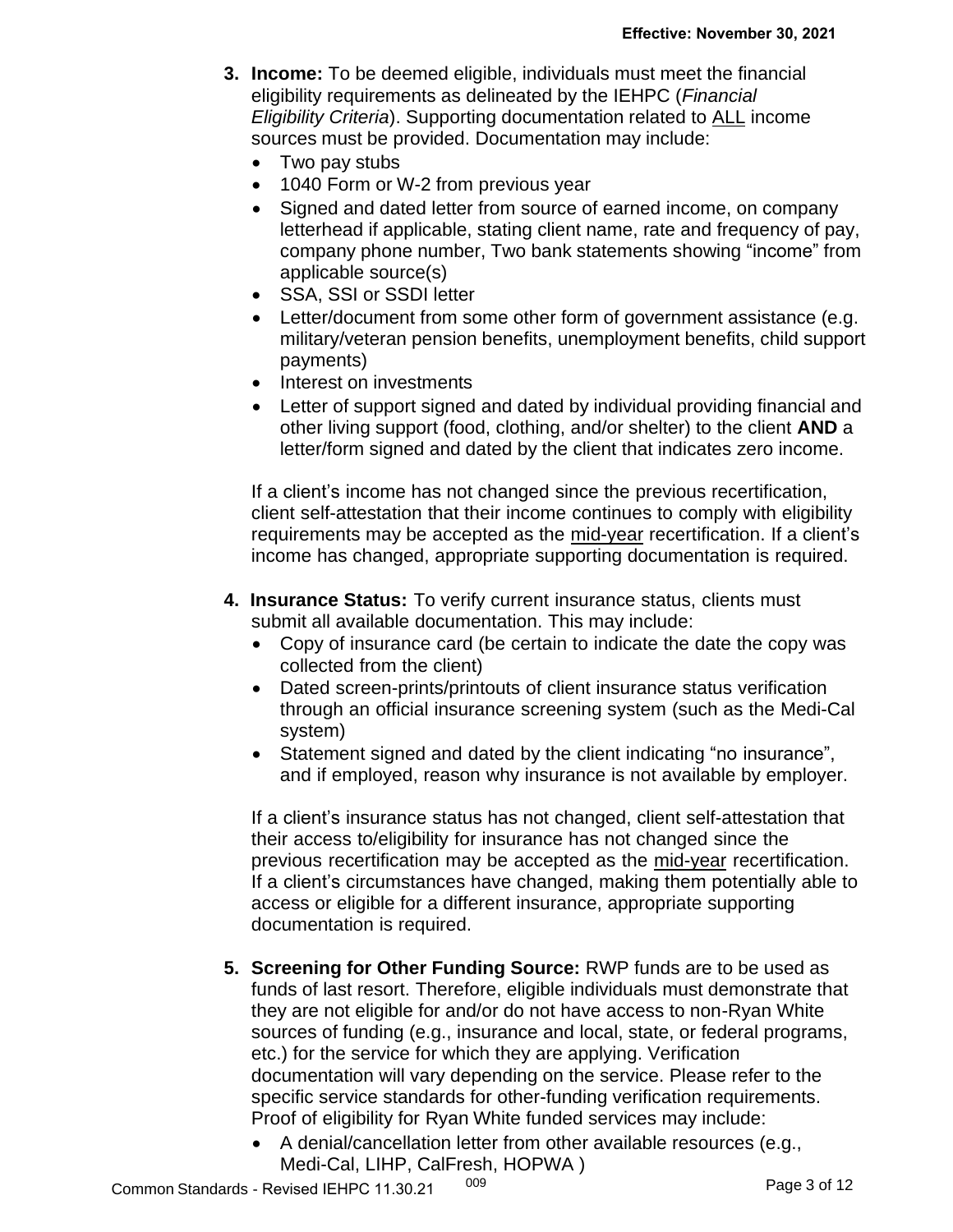- A copy of current, official, policy language from the other source indicating circumstances of ineligibility that match the client's circumstances (example: "undocumented individuals are ineligible for food stamps")
- Documentation indicating that funds from another resource have been exhausted
- A letter/form signed and dated by the client indicating that they have no other resource for obtaining necessary/adequate service **AND** agency documentation indicating any other resources that were explored (example: referrals to food banks) and why these sources cannot adequately support the clients service needs, thereby requiring the use of Ryan White funded service.

Lack of access to/eligibility for other funding sources should be verified, when possible, on a point-of-service basis. If a client's access to/eligibility for other funding sources has not changed since the previous recertification, client self-attestation that their status has not changed may be accepted as the mid-year recertification. If a client's status has changed in any way, making them potentially eligible for another source, appropriate supporting documentation is required.

## **B. Consents and Notifications**

- **1. Consent for Service:** Individuals must indicate by signature that they consent to:
	- a) obtaining services from the agency,
	- b) case conferencing,
	- c) referral to Outreach or some other equivalent program if they are suspected to have fallen out of care. NOTE: Consent must inform client that referral to one of these programs may result in the client being contacted using the contact information provided to the agency at intake,
	- d) being informed annually of availability of partner services.
- **2. ARIES Consent:** Individuals receiving Part A-funded services must indicate **every 3 years**, by signature, that they:
	- a) agree to the use of ARIES, by the agency and by other RW-funded programs to which the client goes to for services, in recording and tracking any data relevant to the care and services provided to the client.
	- b) agree to share select data and information contained in ARIES with other agencies that they receive services from in the Ryan White system of care.
- **3. HIPAA Notification:** Individuals must indicate by signature that they have been notified of their health information privacy rights under the Health Insurance Portability and Accountability Act (HIPAA).

**4.**

# **C. Exceptions**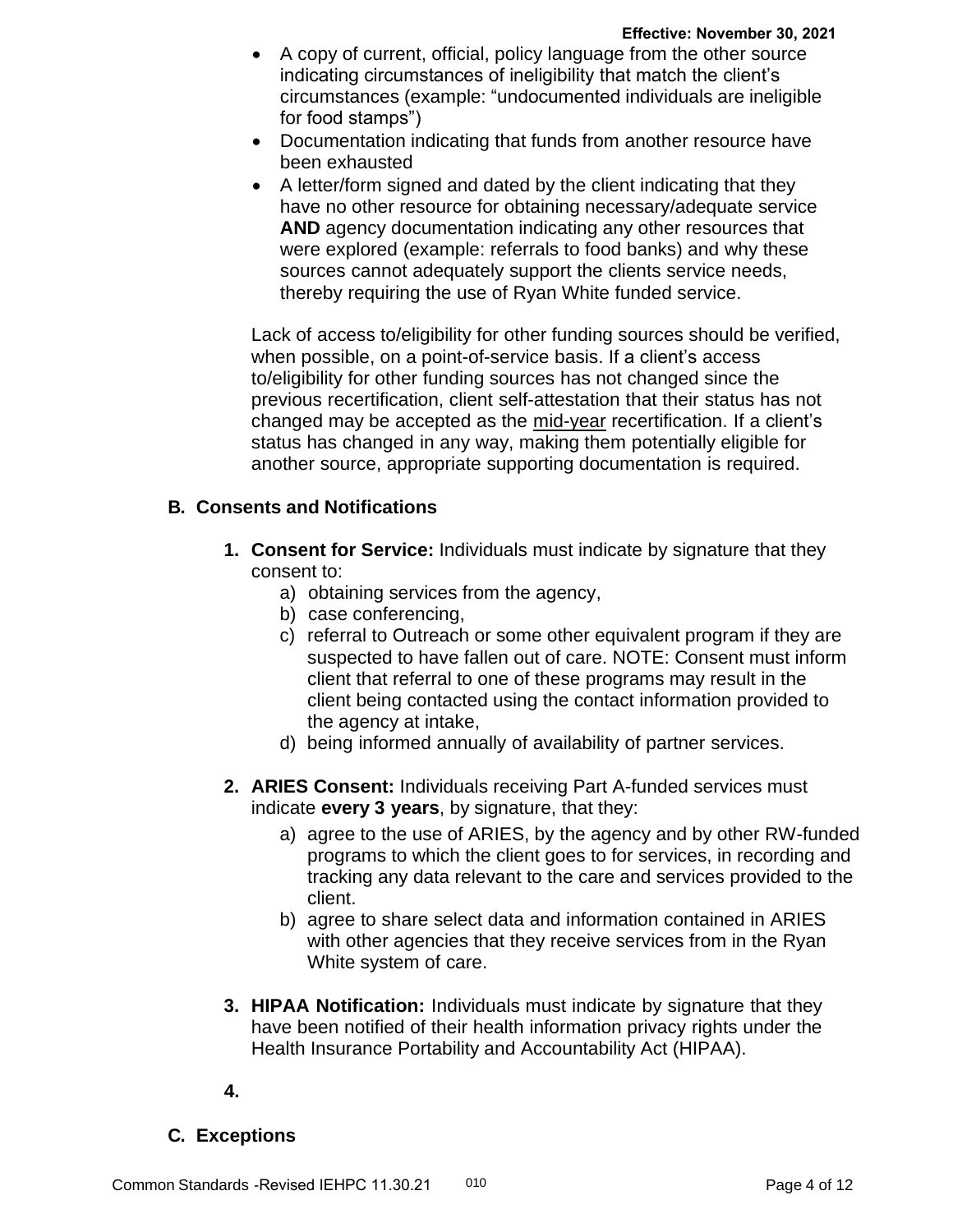**1.** Urgent Need: Every effort should be made to comply with the above eligibility requirements before providing RWP-funded services. However, there may be unusual circumstances in which a prospective client may have an urgent need for Ryan White funded services that require an expedited process. In these rare cases, exceptions may be made for prospective clients with urgent core service needs If an agency finds that it is necessary to exceed limitations specified in the service-specific Standards of Care (e.g. dental cap, housing duration, etc.) the agency must provide the RWP office with a written request for approval prior to exceeding the limitation. Only instances in which a client's health will be negatively impacted by NOT exceeding the limitation will be considered for approval. Therefore, the written request must clearly indicate the reason(s) the service delivery cannot wait until the following fiscal year and justify the medical need for exceeding the limitation.

Action taken that is not communicated with the RWP will be considered in violation of eligibility requirements. Eligibility requirements must be met for subsequent service provision or, if the client is deemed ineligible, efforts must be made to refer the client to services funded by other sources and recoup expended RWP funds, if possible**.**

**2. Veterans:** According to HRSA Policy 07-07, *"Ryan White HIV/AIDS Program grantees may not deny services, including prescription drugs, to a veteran who is otherwise eligible for Ryan White HIV/AIDS Program services. Ryan White HIV/AIDS Program grantees (case managers, others) must work to assure that veterans receive necessary support or other services funded by the Ryan White HIV/AIDS Program that the VA health care system does not provide… Ryan White HIV/AIDS Program grantees or contractors may refer eligible veterans to the VA for services when appropriate and available. However, Ryan White HIV/AIDS Program grantees or contractors may not require that eligible veterans access VA care against their will."*

## **II. Client Rights**

All eligible clients have the right to:

- **A.** Request and receive approved services consistent with their care/treatment plan, the Inland Empire TGA Comprehensive HIV Services Plan, and subject to available funding.
- **B.** Services that are reliable, timely, and appropriate to their situation, culture, health status, and their level of disability.
- **C.** Be treated courteously and with appropriate sensitivity to compromised stamina, mobility, or other complications of their health status.
- **D.** File a grievance with their service provider:
	- **1.** Grounds for Grievance/Complaint
		- **Denial of Services:** This means that even though the service is available, and the client qualifies to receive it, it has been denied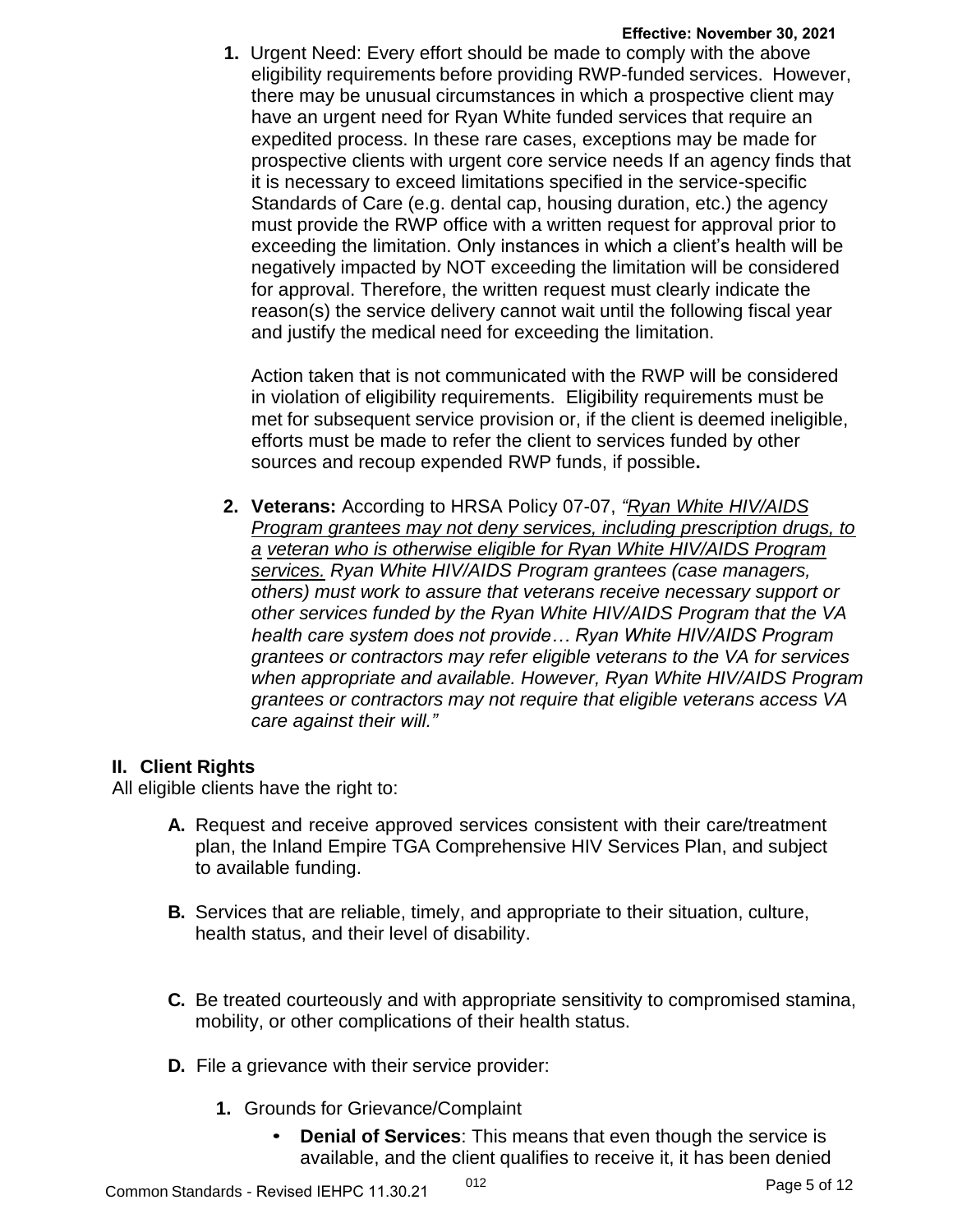by the agency. This does not include denial of service when an agency reduces services due to financial cutbacks.

- **Substandard Services**: This means that the agency is providing services that the client believes do not meet the Standards set forth by the Inland Empire HIV Planning Council (IEHPC).
- **2.** If the grievance cannot be resolved at the provider level, the grievance may be forwarded to the RWP along with the written response from the agency documenting the issue and the attempts to resolve the issue (see current contract language concerning grievances).
- **E.** Receive accurate and easily understood information about their care plan, health care professionals, and health care facilities.
- **F.** A selection of health care providers that is sufficient to provide access to appropriate high-quality health care.
- **G.** Participate in decisions about their care and obtain information about treatment options.
- **H.** Have their health care information protected and has the right to review and copy their own medical record and request that the physician amend the record if it is not accurate, relevant, or complete and insert the information or data that is accurate.

## **III. Client Responsibilities**

Providers must inform all clients that they are responsible for the following:

- **A.** Clients must provide appropriate documentation that verifies their eligibility for RWP Part A services (see *Section I: Client Eligibility Verification and Consent* above for details).
- **B.** Clients must be involved in their healthcare and take responsibility for maximizing their health.
- **C.** Clients must disclose relevant information and clearly communicate wants and needs.
- **D.** As far as possible, clients should expect to make arrangements for services well enough in advance to avoid emergencies.
- **E.** Clients consistently missing service appointments or consistently failing to adhere to their care/treatment plan should expect that the agency will refer them to more intense case management to explore the reasons and challenges contributing to their non-compliance. If client's compliance does not improve, a behavior contract, signed by the client and agency, may be established to delineate expectations and remedies. If client's compliance continues to be deficient, the agency may advise the client, as agreed upon in the behavior contract, that the client is subject to losing the privilege of future service.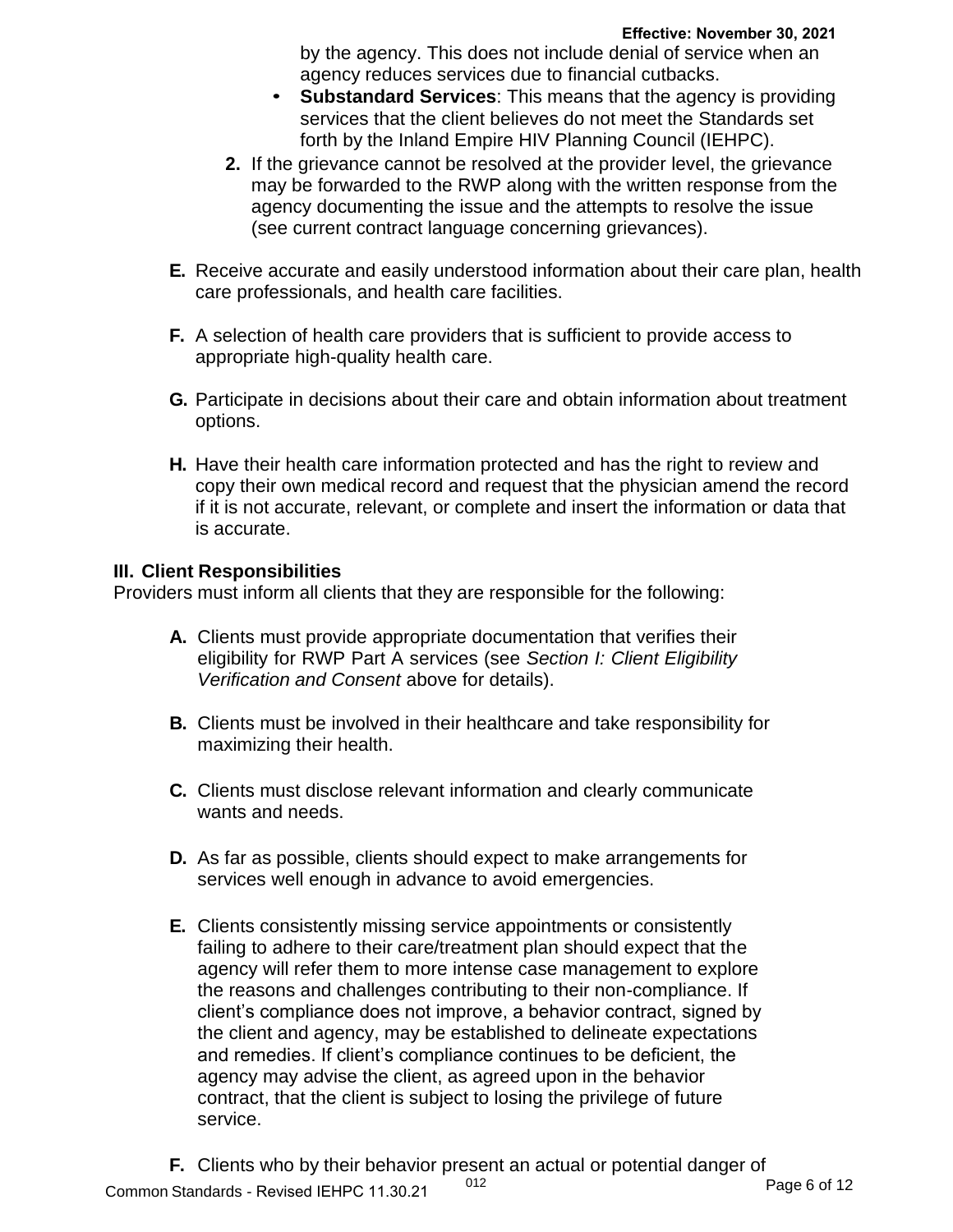interruption of service or creation of unsafe conditions for themselves or others may be refused service permanently or for a stipulated period of time. (This must be communicated to the client at the time of intake.)

- **G.** Clients must maintain periodic contact (minimum = bi-annually) with a Medical Case Manager and/or Case Manager (non-Medical) to identify need for services documented in their care/treatment plan and update eligibility documentation.
- **H.** Clients must follow reasonable Service Provider policies and guidelines to ensure fair, appropriate, and timely distribution of services to all eligible clients.
- **I.** Follow written or verbal instructions meant to facilitate compliance with treatments or activities supportive of the care/treatment plan, protect their own safety, or improve the accessibility or utilization of services by themselves or other clients.

### **IV. Provider Requirements**

**A. Contracting Capacity:** Service agencies or organizations must meet all standard Federal contracting requirements for all services provided under RW Program and must meet the requirements of contracts administered by County agencies or other County-approved contractors, whichever is more stringent. Service Provider must be compliant with all relevant OMB circulars. Where deficiencies have been noted regarding these requirements, the established action plan must be provided to the RWP and approved.

## **B. Staff Qualifications**

- **1.** All staff, including subcontractor staff providing services in lieu of directlycontracted staff, must hold the appropriate degrees, certification, licenses, permits, or other appropriate qualifying documentation, as required by the Federal, State, County or municipal authorities; as stipulated by the RWP; or as directed by the Inland Empire HIV Planning Council (IEHPC). See each specific service standard for detailed requirements by service.
- **2.** Staff and volunteers providing direct services to HIV service clients will be expected to understand and appreciate the need for accessible, timely, appropriate, affordable and effective services as a prerequisite to comprehensive care and health maintenance.
- **3.** Staff and volunteers providing direct services to HIV service clients should be culturally/linguistically competent, aware, and appreciative of the special physical and psychosocial needs of individuals infected with or affected by HIV and AIDS and will facilitate the maintenance of clients' health and quality of life.
- **4.** Staff and volunteers of service provider contractors and subcontractors must at all times abide by and work to enforce city, county, state, and federal workplace laws, policies, procedures, and other requirements aimed at guaranteeing clients safety, full access and equity in services provided.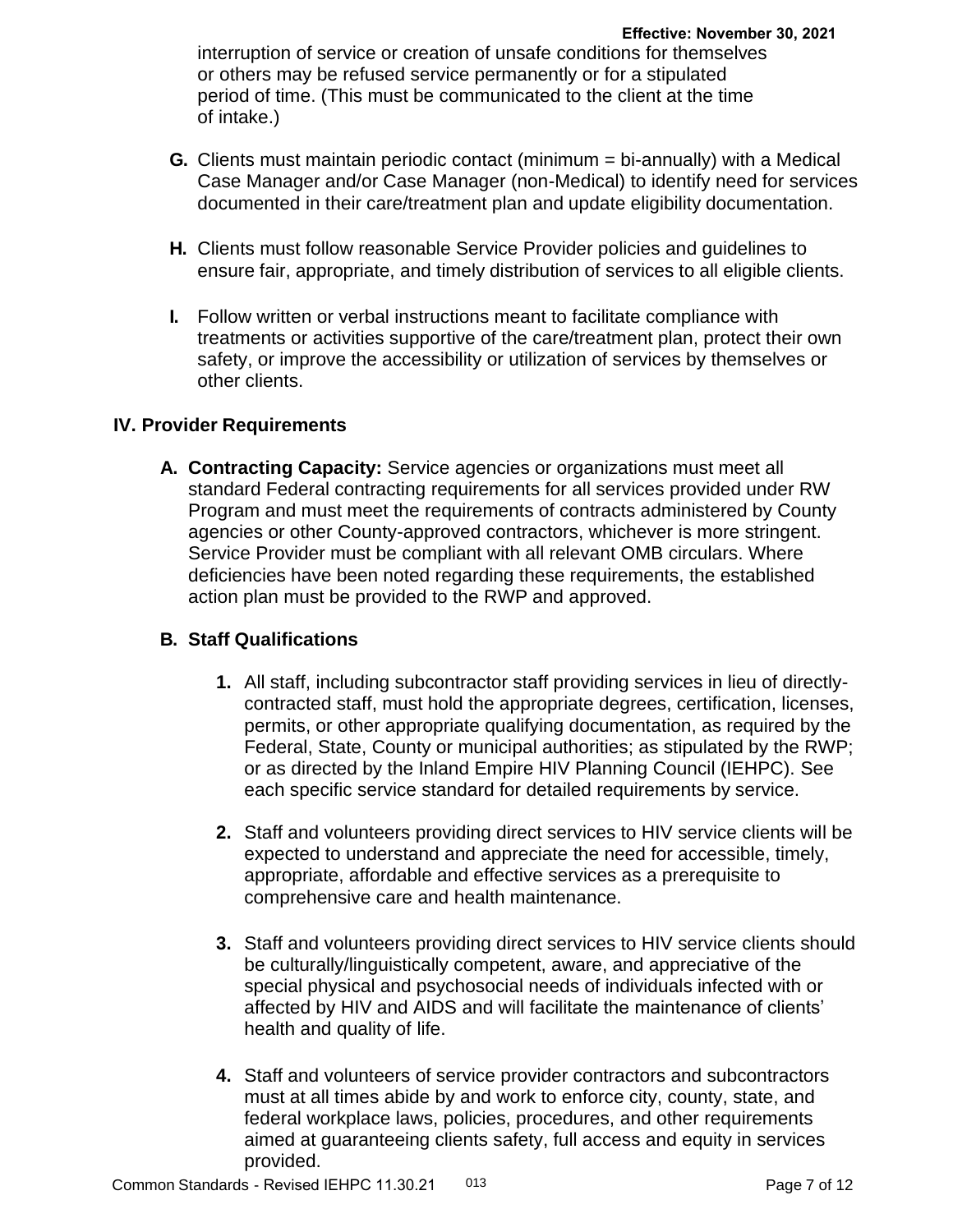**5.** Those who are not formally employed by the agency (such as volunteers) are subject to the same requirements regarding client confidentiality. These individuals can provide services to clients only under the direct supervision of a fully trained staff member.

## **C. Staff Orientation and Training**

- **1.** All service provider staff or subcontractors who have contact with or make decisions about HIV service clients must, within three (3) months of hire, participate in a program of orientation and in-service training related to their job description and serving those with HIV. This may include requirements of health maintenance for persons with HIV, HIV/AIDS-related disabilities, and client service expectations and preferences.
- **2.** All service provider staff must receive a minimum of 8 hours annually of approved training as follows:
	- a) A minimum of 4 hours of service-specific training. For example, HIV/AIDS related trainings concerning:
		- Medical Care
		- Nutrition
		- Outreach
		- Mental Health
		- Substance Abuse
		- Housing
		- Other service specific trainings related to providing services to HIV+ individuals
			- O Prevention with Positives
			- O Partner Services
	- b) A minimum of 4 hours of general HIV/AIDS training such as:
		- AIDS 101
		- Client Self-Management
		- Cultural Competency
		- Benefits Training
		- Chronic Care Model
		- Other trainings with advance approval from the RWP
- **3.** Training "hours" can be received through various modalities, including, but not limited to:
	- In-person (e.g. conferences, lectures, seminars)
	- Articles
	- Home studies
	- Webinar
- **4.** Conferences, home studies, webinars, and other similar modalities will be counted as direct "hours." One page (typically 250 words) of reading not related to any other training modality (e.g., articles) will be equivalent to ten (10) minutes of "training." Therefore, as an example, six (6) article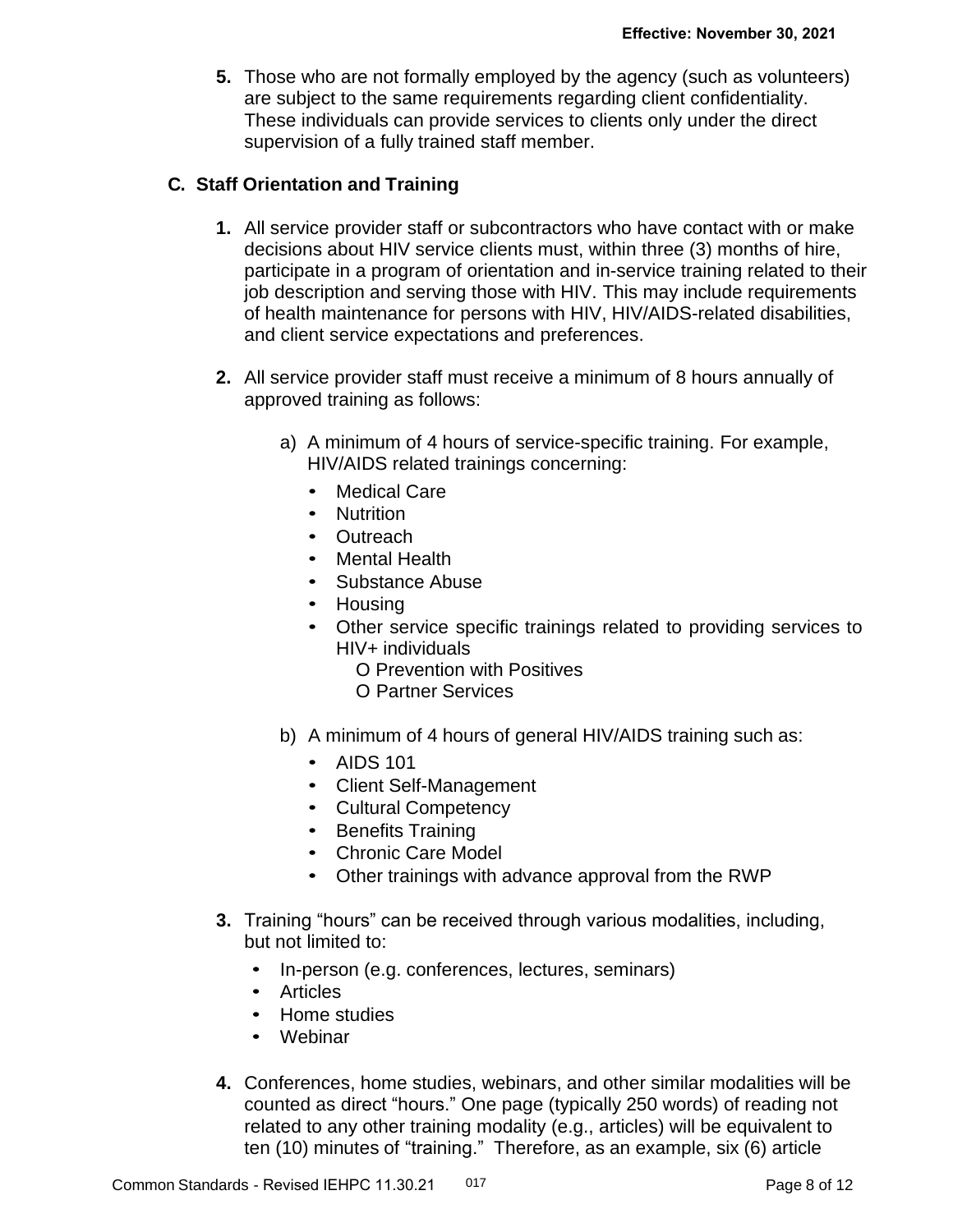pages will count as an hour of "training."

- **5.** Training hours for each staff member must be clearly documented and tracked for monitoring purposes.
- **D. Client Access:** Service Providers will be responsible for planning and implementing services in a way that accommodates and facilitates an accessible environment to eligible users and potential users by taking affirmative steps to identify and meet the priority needs of clients, as well as providing adequate accommodation for actual or potential physical, psychological, and psychosocial disabilities and/or impairments. Clients must be able to utilize services regardless of age, gender, sexual orientation, race, ethnicity, disability, geographical location of residence within the TGA, or other factors unrelated to qualification for service.

# **E. Service Management**

- **1.** Services will be managed in a way that is transparent, fiscally responsible, and accepting of the needs of all clients and removes barriers to clients' ability to meet the requirements of their care/treatment plans.
- **2.** Services will be managed to achieve accessibility, effectiveness, reliability, timeliness and appropriateness to the needs of clients.
- **3.** Reasonable effort will be made to ensure clients are not receiving duplicate services at another agency.
- **4.** Where service provision options are substantially equivalent in meeting the health support needs of clients, the least costly alternative is preferred.
- **5.** Services should be planned, managed, and monitored to avoid the need for urgent or emergency services, the interruption of services, and need for emergency or unplanned appropriations of funding to continue services during contract periods.
- **6.** All clients must have, at a minimum, documented statements of need for all RW services delivered to the client that are updated annually and available for review. For clients requiring more intense, Medical Case Management coordination, service need for all care services (RW and non- RW) must be documented in a care/treatment plan that is shared with the client as well as all others involved in the client's care (e.g. physician, mental health provider, food voucher distributor, etc). Documentation must indicate, by client signature, that the care/treatment plan was discussed with the client annually and updated on an annual basis.
- **7.** Case conferencing must occur annually for at least those clients requiring Medical Case Management care coordination.
- **8.** Service providers will incorporate activities and educational resources that promote, facilitate, and encourage client self-management and selfsufficiency. These may include, but are not limited to: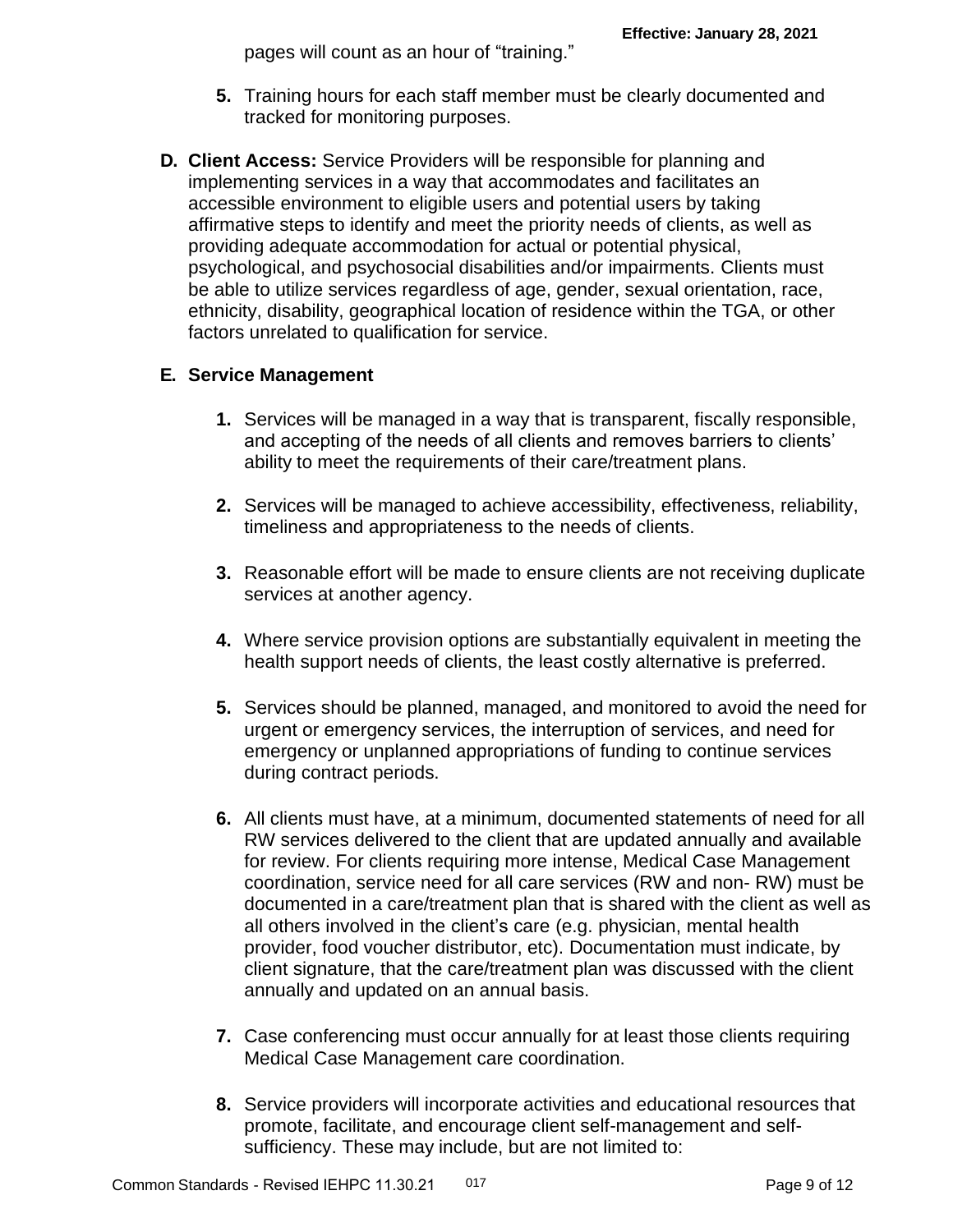- Referrals to non-RW funded services
- Resource guides to low-cost/free medical and support services (both RW and non-RW)
- Budgeting activities to assist the client with financial planning
- **9.** Service Providers will immediately refer clients to other providers if they cannot provide a level of service that is medically, culturally, linguistically, or otherwise appropriate and adequate for the health maintenance needs of a particular group of clients.
- **10.**Direct-service and administrative staff will provide adequate data collection and documentation of all services provided for accounting, reporting, compliance, and evaluation purposes.
- **11.**Service directors and managers will ensure contract compliance with all relevant laws, regulations, policies, procedures, and other requirements designed to enforce service standards and quality.
- **12.**Service providers are encouraged to maintain a "client advisory group" that is representative of the population served and that provides input to the delivery of services. If provider does not maintain a client advisory board, providers must provide a suggestion box or other client input mechanism and conduct a client satisfaction survey, or focus group at least annually.

## **F. Service Documentation/Reporting**

- **1.** Service providers are responsible for documenting and keeping accurate records of service inputs, units of services, service outputs provided, client health outcomes, and complying with the collection of RWP minimum data elements as requirements for reimbursement of service expenses.
- **2.** Reportable Units of Service (UOS): UOS are a component of each funded agency's contract. Please refer to the most current contract, including any amendments, for guidance regarding UOS.
- **3.** Particular service performance indicators prescribed in the contract or presented in various policies throughout the contract period are considered integral to service contracts monitored by the RWP. Thus, all efforts to adhere to and collect data relating to these indicators are expected.
- **4.** Summaries of anonymous service statistics from multiple service providers will be made available to the Planning Council by the Grantee for health service planning, budget oversight, and evaluation purposes.
- **5.** All client records will be maintained in a confidential, locked location. Inactivated client records will be kept in a secure location for the period stipulated by law and by County contracts.
- **6.** Documentation of all interactions, referrals and follow-up linkages with or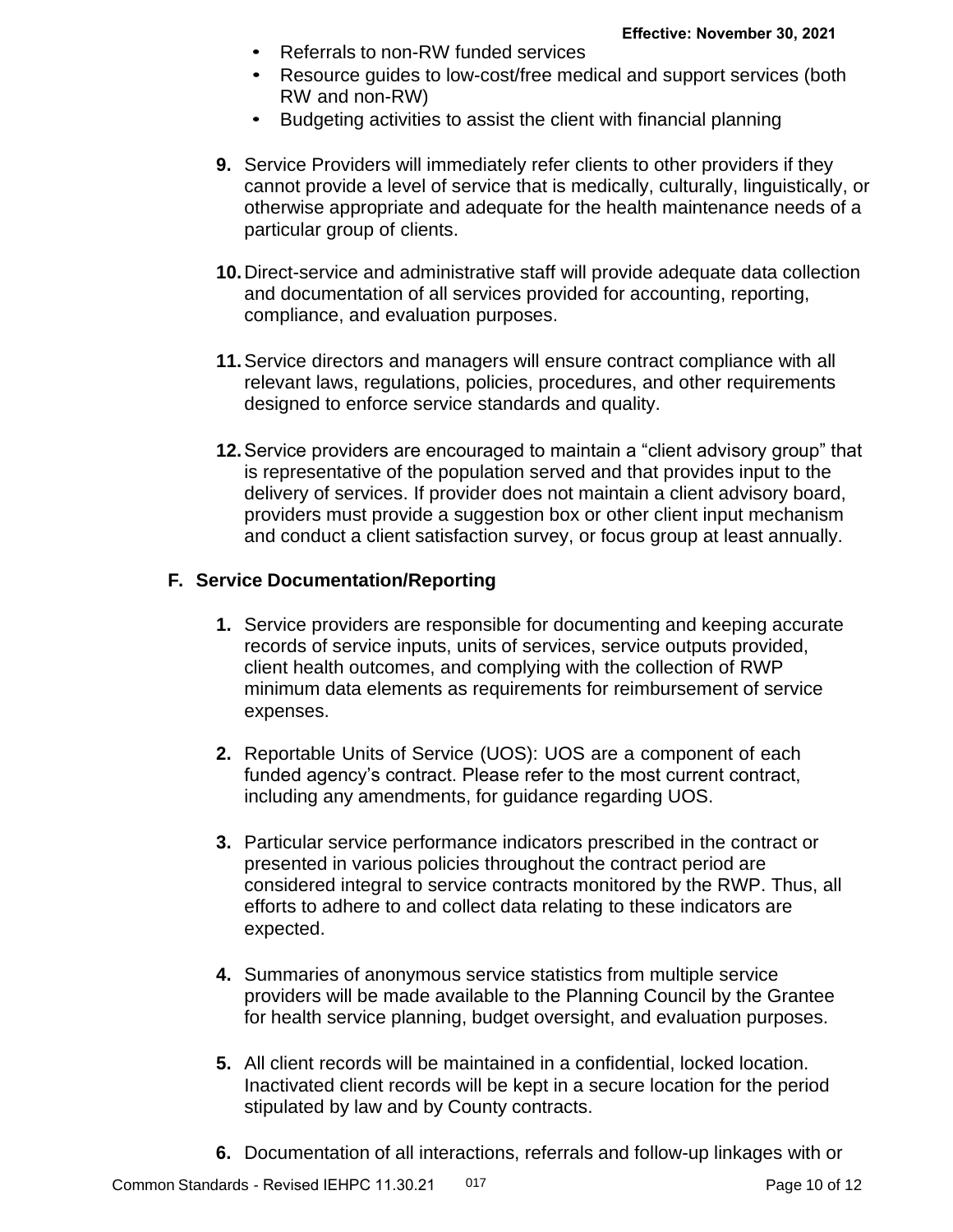on behalf of the client must be entered into ARIES and may also be kept in a separate record/chart for each client. Activity that cannot be entered into ARIES (e.g. outreach encounters during which insufficient information can be collected to create an ARIES record) must be recorded and tracked by some other method (e.g. logs). Exceptions to this request must be noted indicating the cause or reason for the exception.

**7.** Services will be delivered as prescribed by the Standards of Service and Care and policies adopted by the Inland Empire HIV Planning Council and referred to in the agency services contract.

## **G. Service Evaluation**

- **1.** Each service provider is responsible for evaluating and reporting its performance relative to care standards.
- **2.** Evaluation teams, operating under the authority of the RWP, will have access to various sources of service documentation in order to conduct client chart reviews, utilization review summaries, and other types of service audits, as needed.
- **3.** Each Provider will comply with the process for the collection and examination of data related to client satisfaction. Each Agency will have a process to respond to the information obtained from clients and reported by the RWP.
- **4.** Each Provider will develop an improvement process, as needed, based on the annual Client Satisfaction Survey and annual program monitoring.
- **5.** All Providers shall maintain a grievance procedure, which provides for the objective review of client grievances and alleged violations of care and service standards. Clients will be routinely informed about, and assisted in utilizing this procedure and shall not be discriminated against for so doing.
- **6.** The Provider will have a client complaint procedure, through which clients may address issues not appropriate to the grievance procedure. Complaints will be investigated, and responded to in a timely and respectful manner by the Agency.

# **H. HIPAA Compliance**

- **1.** All providers will comply with the Health Insurance Portability and Accountability Act (HIPAA) of 1996. All HIPAA regulations must be followed when interacting with or on behalf of the client as well as in record maintenance. All clients must be apprised of their rights under HIPAA and this must be documented in ARIES and in each client's chart with a signed form.
- Common Standards Revised IEHPC 11.30.21 017 **2.** Agency employees and volunteers shall sign a confidentiality statement following completion of staff orientation/training on the subject of